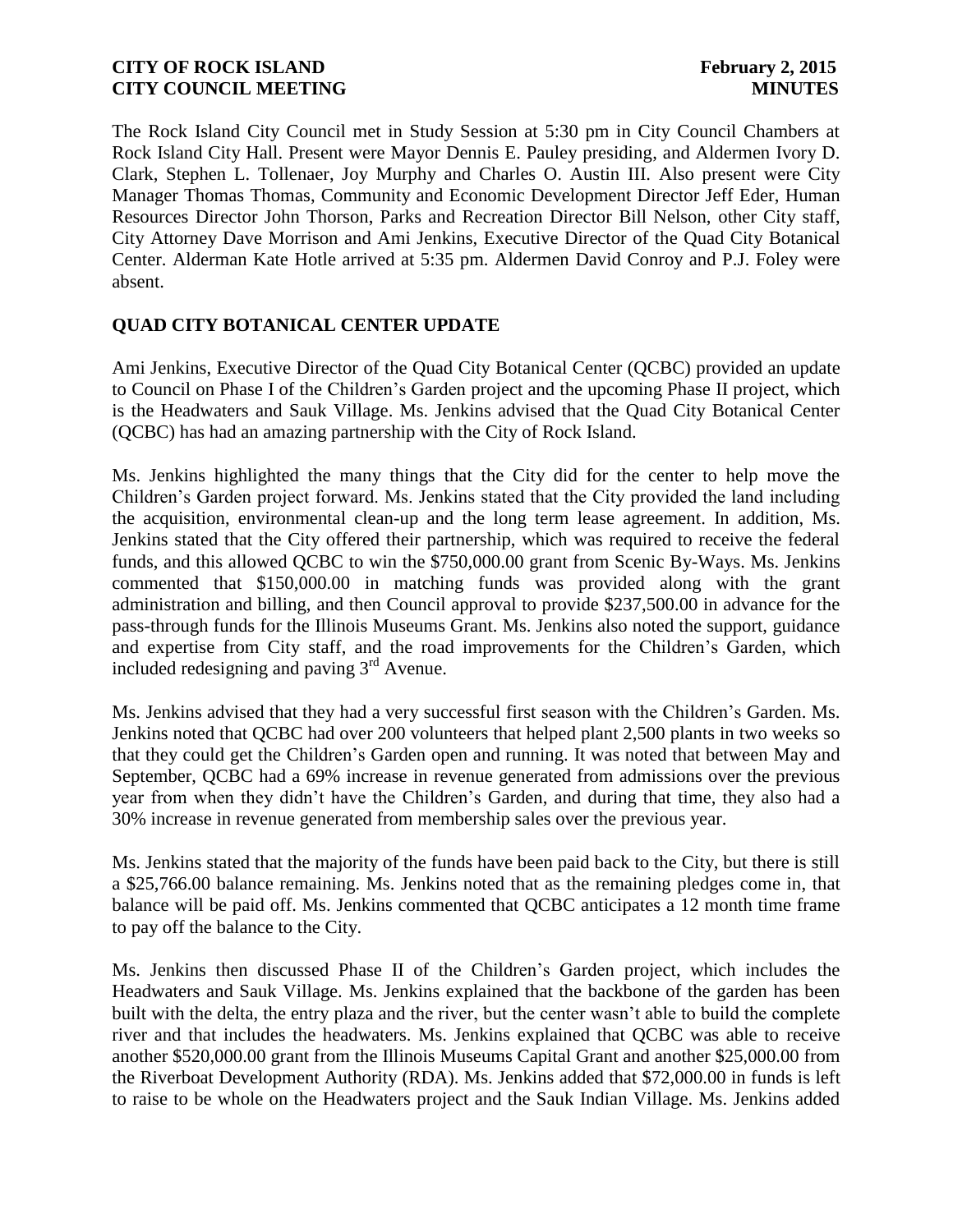that they plan to be in the field and start building it this summer. Ms. Jenkins commented that the project kicked off in January and the bidding will be in April with an anticipated groundbreaking in June. Ms. Jenkins noted that the construction season would be from June through September with the project being completed in September and the grand opening in October.

Ms. Jenkins stated that it is the Quad City Botanical Center's hope that the partnership can continue with the City and if the City may consider fronting the \$520,000.00 for the Illinois Museums Grant. Ms. Jenkins commented that it would be the same process as it was for the previous grant in which QCBC could apply for reimbursement from the DNR at 50% completion and 100% completion. Ms. Jenkins stated that it would be wonderful if the City could help the Quad City Botanical Center.

Ms. Jenkins also discussed the Quad City Botanical Center's strategic plan as well as other joint partnerships.

Ms. Jenkins and Council discussed demographics as it related to QCBC memberships and visitors. Ms. Jenkins and Council also discussed the components for Phase II of the project concerning the Headwaters and Sauk Village. Council discussed funding as it related to Phase II of the project and continuing the partnership with the Quad City Botanical Center. Mayor Pauley commented that the funding is viable, but the City would need to see a proposal from the Quad City Botanical Center. Council further discussed Phase II of the project.

## **UPDATE ON PERSONNEL AND PARKS POLICIES**

Human Resources Director John Thorson discussed the current Park's personnel policies and the City's personnel policies; the differences between both policies; and Park's transition to the City's personnel policies.

Mr. Thorson advised that as of January 1, 2015, Park's employees have adhered to the City's personnel policies with a couple of exceptions. Mr. Thorson stated that in regards to Section 3.600 of the City's personnel rules under Terminal Pay, City employees are normally required to complete 20 years of service or have minimum years to qualify for an IMRF pension. Mr. Thorson added that in this case, it would be eight years of service and the minimum age of 55 years to qualify for sick leave pay out. Mr. Thorson pointed out that in the Parks Department's case, it is four years of service.

Mr. Thorson advised that they are trying to make the policies match up in which the first change is that the City's personnel policies are now followed by any new Park's employee hired on or after January 1, 2015. Mr. Thorson added that the employees that were hired prior to January 1, 2015 will adhere to the four year requirement.

Mr. Thorson advised that the second change is under Section 5.500 of the City's personnel rules, which is Vacation Leave. Mr. Thorson stated that all City employees can earn vacation based on years of service; it ranges from 80 hours to about 160 hours. Mr. Thorson added that City employees can carry a maximum of one and one-half times their maximum accrual rate. Mr.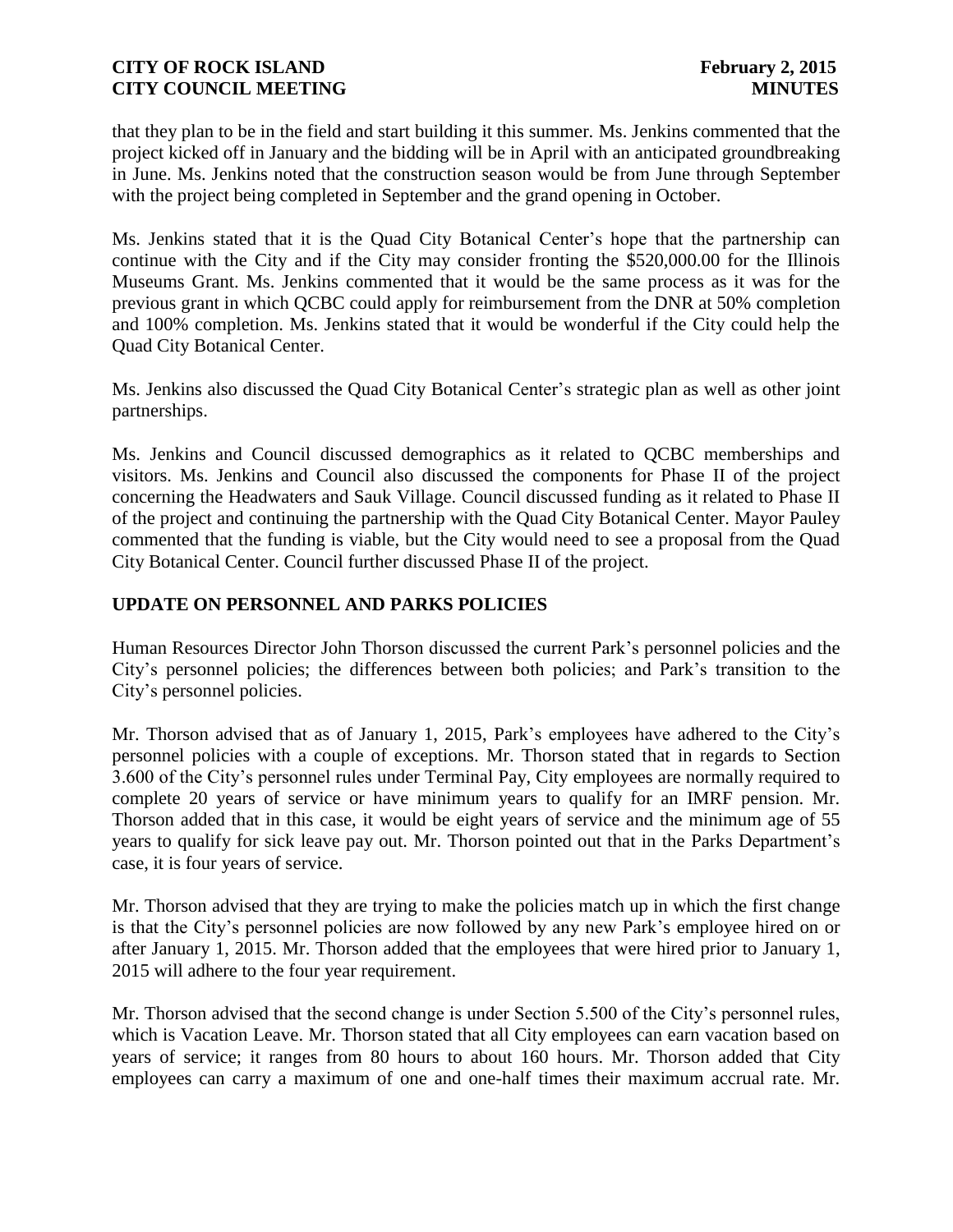Thorson noted that at the end of the fiscal year, if an employee's accrual rate is beyond the maximum then that time would be lost.

Mr. Thorson advised that Parks had a slightly different policy where they permitted employees a maximum of two and one-half times their annual accrual rate, and those employees that were hired prior to January 15, 1997 could accrue vacation leave without limit. Mr. Thorson commented that the Park's policies are being matched up with the City's policies. Mr. Thorson advised that Park's employees will have until September 4, 2015 to become compliant with the one and one-half accrual limit. Mr. Thorson explained that there are approximately 18 Park's employees that are above the maximum and there are a couple of Park's employees that had a lot of vacation time on the books. Mr. Thorson stated that those two employees with a lot of vacation time on the books will be given additional time to become compliant with this requirement. Mr. Thorson commented that Parks is adopting all of the other policies that the City currently has.

Council discussed the City's personnel policies as it related to vacation time accrued, and maximum limits as it related to Park's employees hired prior to 1997. Council also discussed benefits as it related to Park's employees and other City employees.

Parks and Recreation Department Director Bill Nelson discussed reducing overages of vacation time as it related to Park's employees.

Council further discussed the City's personnel policies.

#### **ADJOURNMENT**

A motion made by Alderman Murphy and seconded by Alderman Tollenaer to adjourn the meeting carried by the following Aye and No vote. Those voting Aye being; Alderman Clark, Alderman Tollenaer, Alderman Hotle, Alderman Murphy and Alderman Austin; those voting No, none. The meeting was adjourned at 6:04 pm.

Aleisha L. Patchin, City Clerk

 $\frac{1}{2}$  ,  $\frac{1}{2}$  ,  $\frac{1}{2}$  ,  $\frac{1}{2}$  ,  $\frac{1}{2}$  ,  $\frac{1}{2}$  ,  $\frac{1}{2}$  ,  $\frac{1}{2}$  ,  $\frac{1}{2}$  ,  $\frac{1}{2}$  ,  $\frac{1}{2}$  ,  $\frac{1}{2}$  ,  $\frac{1}{2}$  ,  $\frac{1}{2}$  ,  $\frac{1}{2}$  ,  $\frac{1}{2}$  ,  $\frac{1}{2}$  ,  $\frac{1}{2}$  ,  $\frac{1$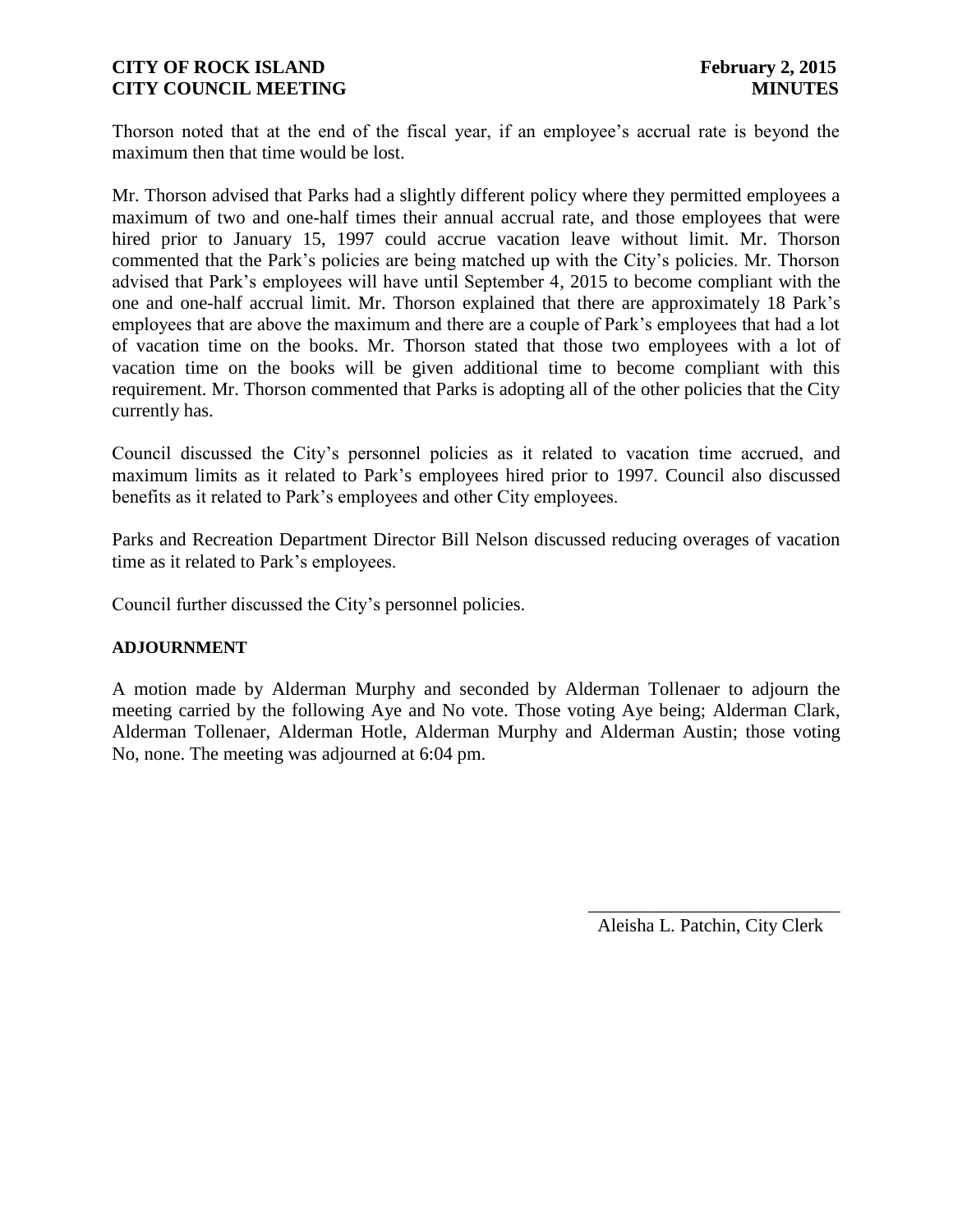Rock Island City Council met in regular session at 6:45 pm in Council Chambers of Rock Island City Hall. Present were Mayor Dennis E. Pauley presiding, and Aldermen Ivory D. Clark, David Conroy, Stephen L. Tollenaer, Kate Hotle, Joy Murphy and Charles O. Austin III. Also present were City Manager Thomas Thomas and City Attorney Dave Morrison. Alderman P.J. Foley was absent.

### Introductory Proceedings

Mayor Pauley called the meeting to order and led in the Pledge of Allegiance. Alderman Murphy gave the Invocation.

### Agenda Item #5 **Minutes of the meeting of January 19, 2015.**

A motion was made by Alderman Murphy and seconded by Alderman Hotle to approve the Minutes of the meeting of January 19, 2015 as printed. The motion carried by the following Aye and No vote; those voting Aye being; Alderman Clark, Alderman Conroy, Alderman Tollenaer, Alderman Hotle, Alderman Murphy and Alderman Austin; those voting No, none.

### Agenda Item #6 **Update Rock Island by Mayor Pauley.**

Mayor Pauley advised that Governor Rauner signed into effect the permits and licenses for the Medical Marijuana facilities. Rock Island is going to have a growing facility, which will be out in the Southwest area with GTI Clinic Holdings, LLC. Mayor Pauley added that Rock Island will also have a dispensary, which will be called Nature's Treatment of Illinois, Inc. Mayor Pauley commented that the growing facility will start out at about 35 jobs and quickly go up to about 100 jobs. The distribution center will be 10 new jobs. Mayor Pauley stated that this is great news for Rock Island.

Take a look at the employment page on the City's website at [www.rigov.org.](http://www.rigov.org/) Mayor Pauley stated that we have started the process of posting our spring and summer seasonal positions. Currently, we have posted the positions at Whitewater Junction and the greenskeeper positions at Highland Springs & Saukie. Look for more openings to follow. If you are interested, go out and have a look.

Mayor Pauley advised that the Martin Luther King Jr. Community Center has started their "Free Tax Preparation" now thru Saturday, April 11, 2015. The Mayor added that the service is available first come, first served on Tuesdays, Wednesdays and Thursdays from 5:00 pm to 8:00 pm and Saturdays from 10:00 am to 1:00 pm. Income limit is \$50,000. Everyone must have a valid driver's license or photo ID.

Mayor Pauley stated that You're invited! Come to The Establishment Theatre on Tuesday, February 24, 2015 from 5:00 pm to 8:00 pm to see the blueprint that will direct growth, investment and development in the Downtown area over the next 10 years. Visit http://www.hlplanning.com/portals/rockisland/ to learn more.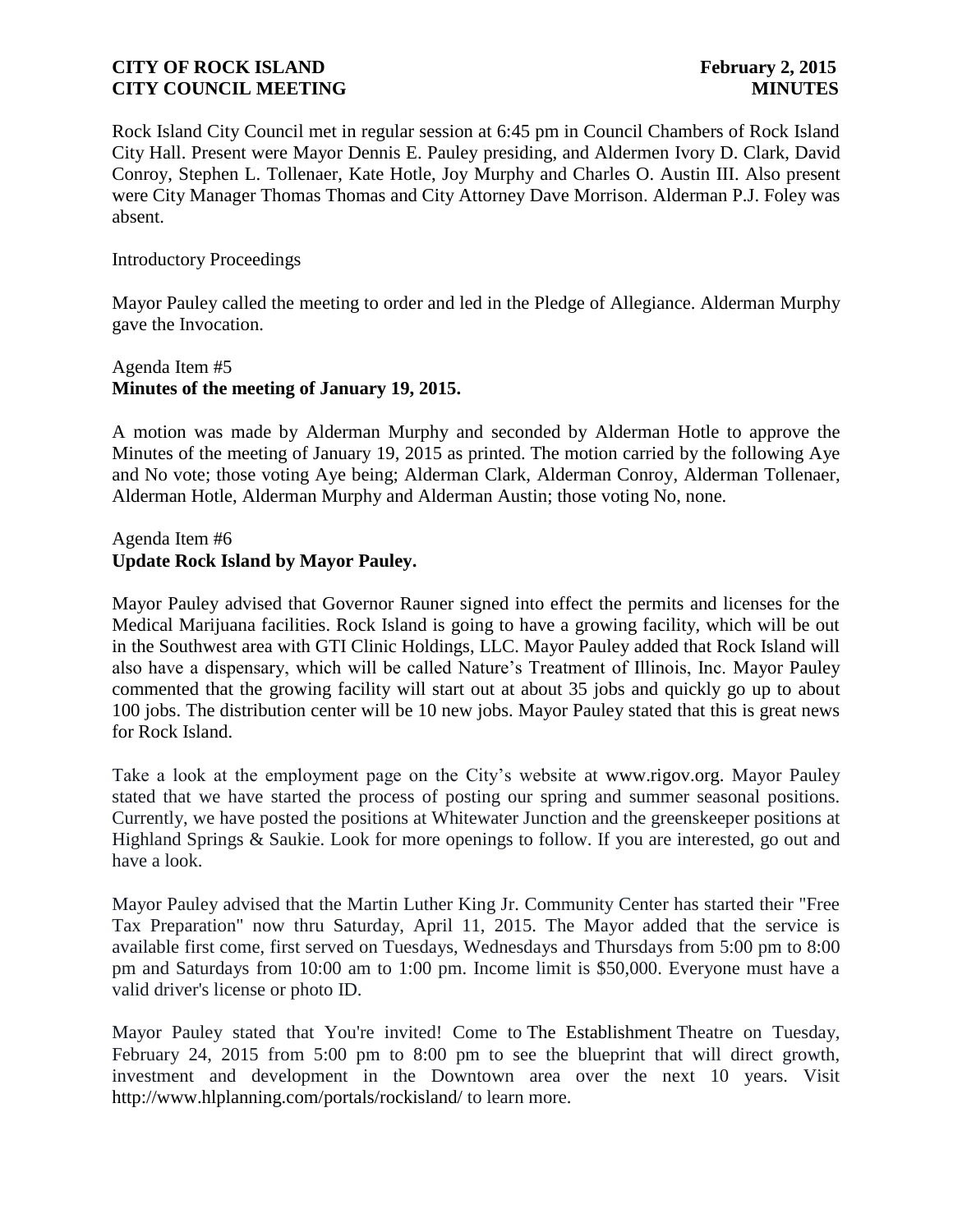Mayor Pauley stated that Saturday, February  $21<sup>st</sup>$  at 6:00 pm at the Martin Luther King Jr. Community Center, the public is invited to the Quad Cities Civil Rights & Justice Summit to discuss issues affecting young minority men in the Quad Cities. Mayor Pauley added that topics covered will be the causes, solutions and future action plans to begin to address the problem. This summit is free to the public.

### Agenda Item #7

### **Public Hearing on a request from Jody and Gene Zwiefel for a Special Use Permit to operate an antique shop out of the caretaker's cottage and an antique furniture restoration business out of the carriage house at 1918 7th Avenue.**

Mayor Pauley closed the regular meeting at 6:49 pm and opened a Public Hearing on a request from Jody and Gene Zwiefel for a Special Use Permit to operate an antique shop out of the caretaker's cottage and an antique furniture restoration business out of the carriage house at 1918  $7<sup>th</sup>$  Avenue.

Gene and Jody Zwiefel of 1330  $20<sup>th</sup>$  Street stepped forward. Mr. Zwiefel stated that they currently have an antique business and they have operated online for many years. Mr. Zwiefel added that they have traveled around the country and done shows. Mr. Zwiefel commented that they have also had a presence at an antique mall in Madison, Wisconsin. Mr. Zwiefel indicated that they sale antiques from around 1900 and 1915 in the arts and crafts style. Mr. Zwiefel advised that they have looked for a commercial property in the Quad Cities for several years and they found the Potter House with the caretaker's cottage and the carriage house. Mr. Zwiefel stated that it offered a good fit for them. Mr. Zwiefel indicated that they would like to sell their furniture and accessories out of the cottage and do furniture restoration and repairs out of the carriage house.

Alderman Tollenaer inquired as to whether this was operated as a special use permit not so long ago.

Mr. Zwiefel stated that it was a different entity with a different address. Ms. Zwiefel stated that a business used to operate out of the 1918 cottage address; and they have purchased the property next door to the Potter House on  $19<sup>th</sup>$  Street and they still have their business at that address.

Mayor Pauley inquired as to whether there was anyone that wished to speak in favor of the special use permit. No one stepped forward.

Mayor Pauley then inquired as to whether there was anyone that wished to speak in opposition to the special use permit. No one stepped forward.

After discussion, and with no persons present to speak in favor or in opposition to the special use permit, Mayor Pauley closed the Public Hearing and reconvened the regular meeting at 6:52 pm.

It was moved by Alderman Austin and seconded by Alderman Hotle to approve the request for the special use permit as recommended, subject to the stipulations that; two resident and two future non-resident employees shall be allowed; hours of operation shall be 10:00 am to 6:00 pm,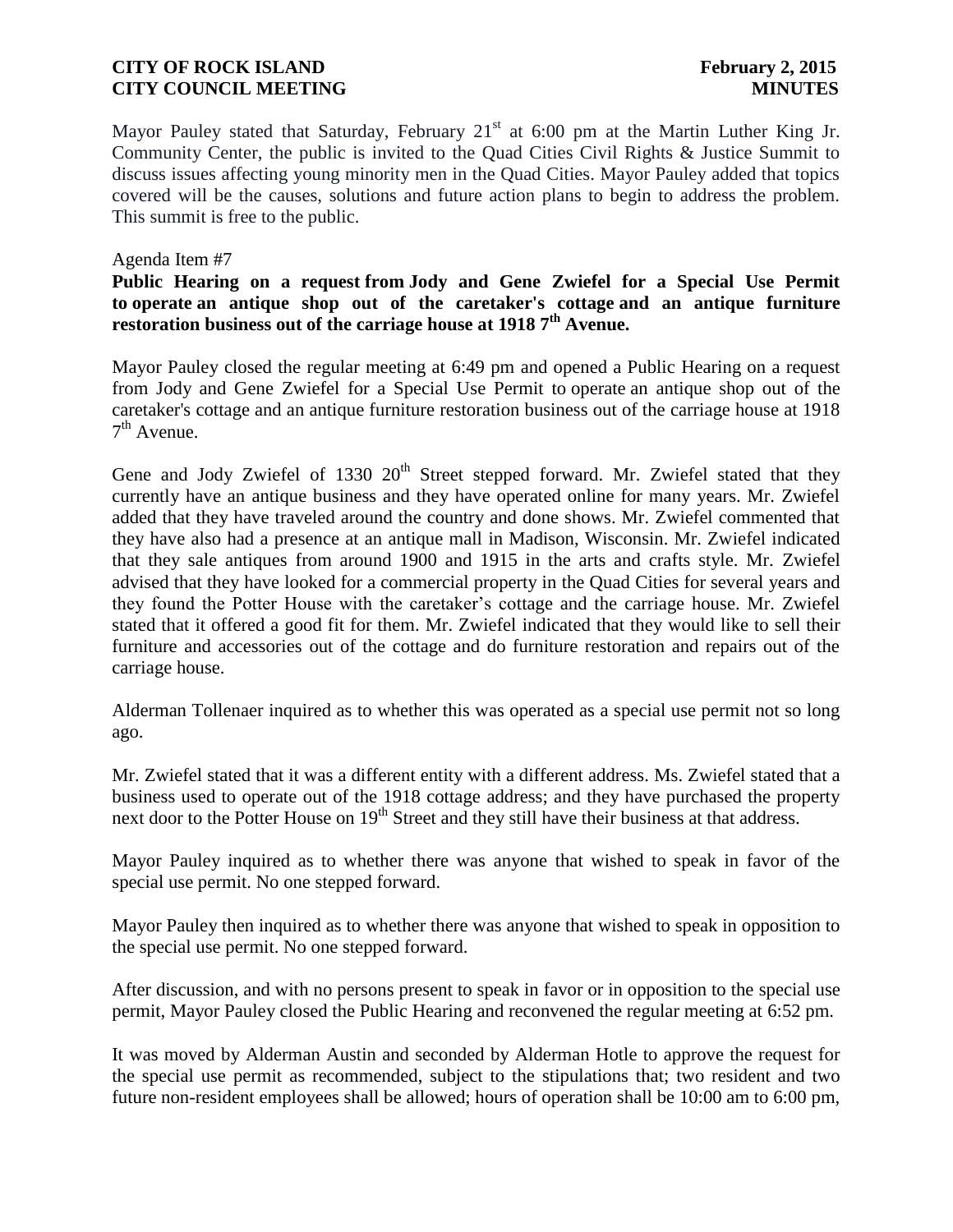Monday through Saturday, but appointments shall also be allowed; a minimum of eight off-street parking spaces shall be maintained on the site; a six square foot unlighted attached sign shall be allowed for each, the cottage house and carriage house businesses; the uses shall meet all other applicable codes and ordinances; and refer to the City Attorney for an ordinance.

Discussion followed, Alderman Hotle stated that this is in her ward and she has talked to the neighbors and they said that it sounds like a great idea for the neighborhood. Alderman Hotle commented that it will fit in well with the historical aspects. Alderman Hotle wished the Zwiefel's good luck in their new endeavor.

Alderman Murphy stated that this is a great use for these two buildings. Alderman Murphy commented that she was glad the Zwiefel's chose Rock Island for their business.

After discussion, the motion carried by the following Aye and No vote; those voting Aye being; Alderman Clark, Alderman Conroy, Alderman Tollenaer, Alderman Hotle, Alderman Murphy and Alderman Austin; those voting No, none.

### Agenda Item #8

### **A Special Ordinance declaring one current City owned 2004 Wildcat Roadpatcher (truck mounted asphalt spray patching machine) as surplus and allowing for disposal**.

Alderman Hotle moved and Alderman Murphy seconded to consider, suspend the rules and pass the ordinance. The motion carried by the following Aye and No vote; those voting Aye being; Alderman Clark, Alderman Conroy, Alderman Tollenaer, Alderman Hotle, Alderman Murphy and Alderman Austin; those voting No, none.

### Agenda Item #9 **CLAIMS**

It was moved by Alderman Austin and seconded by Alderman Clark to accept the following reports and authorize payments as recommended. The motion carried by the following Aye and No vote; those voting Aye being; Alderman Clark, Alderman Conroy, Alderman Tollenaer, Alderman Hotle, Alderman Murphy and Alderman Austin; those voting No, none.

 a. Report from the Human Resources Department regarding payment in the amount of \$3,200.00 to Larry Bopes for General Liability claim.

b. Report from the Human Resources Department regarding payment in the amount of \$3,500.00 to Julie Cole for General Liability claim.

c. Report from the Public Works Department regarding payment #2 and final in the amount of \$26,810.84 to CDB Utility Contractors, Inc. for services provided for the Fiber Optic - Phase 7 project.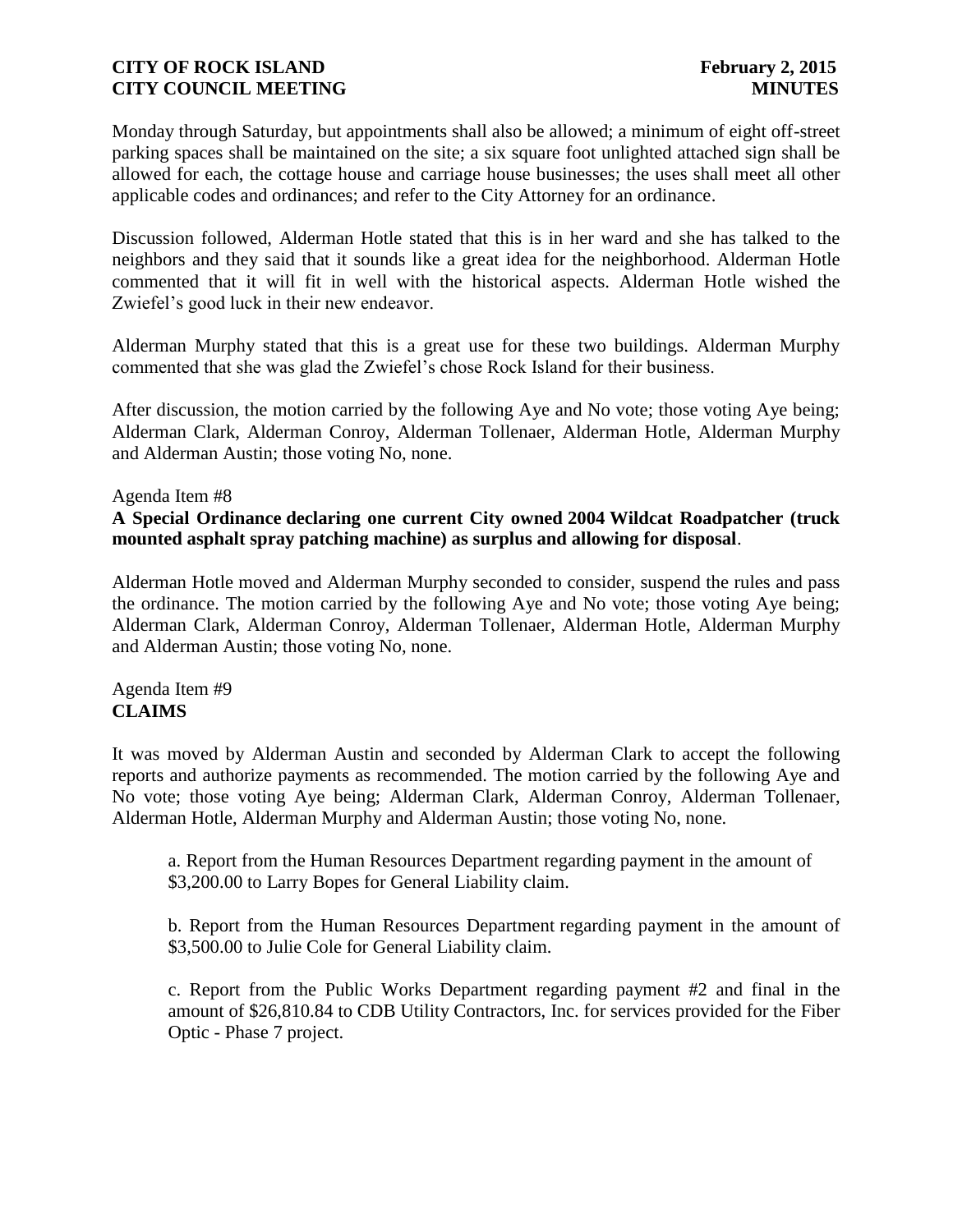d. Report from the Public Works Department regarding payment #1 in the amount of \$607,724.53 to Brandt Construction for services provided for the  $6<sup>th</sup>$  Avenue Relief Sewer project.

## Agenda Item #10

### **Claims for the weeks of January16 through January 22 in the amount of \$970,128.40 and January 23 through January 29 in the amount of \$809,545.30 and payroll for the weeks of January 5 through January 18 in the amount of \$1,315,916.15**.

Alderman Clark moved and Alderman Murphy seconded to allow the claims and payroll. The motion carried by the following Aye and No vote; those voting Aye being; Alderman Clark, Alderman Conroy, Alderman Tollenaer, Alderman Hotle, Alderman Murphy and Alderman Austin; those voting No, none.

#### Agenda Item #11

**Report from the Community and Economic Development Department regarding bids for the demolition of the Watchtower Plaza Area Round 5, recommending the bid be awarded to Valley Construction for Option 1 - May 1st demolition completion in the total amount of \$245,014.00.**

It was moved by Alderman Conroy and seconded by Alderman Murphy to award the bid as recommended and authorize the City Manager to execute the contract documents. The motion carried by the following Aye and No vote; those voting Aye being; Alderman Clark, Alderman Conroy, Alderman Tollenaer, Alderman Hotle, Alderman Murphy and Alderman Austin; those voting No, none.

#### Agenda Item #12

### **Report from the City Clerk regarding a Resolution approving the full release of the listed Executive Session Minutes.**

It was moved by Alderman Austin and seconded by Alderman Hotle to approve the full release of the listed executive session minutes as recommended and adopt the resolution. The motion carried by the following Aye and No vote; those voting Aye being; Alderman Clark, Alderman Conroy, Alderman Tollenaer, Alderman Hotle, Alderman Murphy and Alderman Austin; those voting No, none.

#### Agenda Item #13

## **Report from the Community and Economic Development Department regarding the donation of property at 602-604 10th Street from Second Baptist Church to the City and the donation of City owned property at 1009 and 1013 6th Avenue to Second Baptist Church.**

Alderman Clark moved and Alderman Conroy seconded to approve the donations as recommended based on the terms as stated in the report, authorize the City Manager to execute the contract documents and refer to the City Attorney for an ordinance. The motion carried by the following Aye and No vote; those voting Aye being; Alderman Clark, Alderman Conroy,